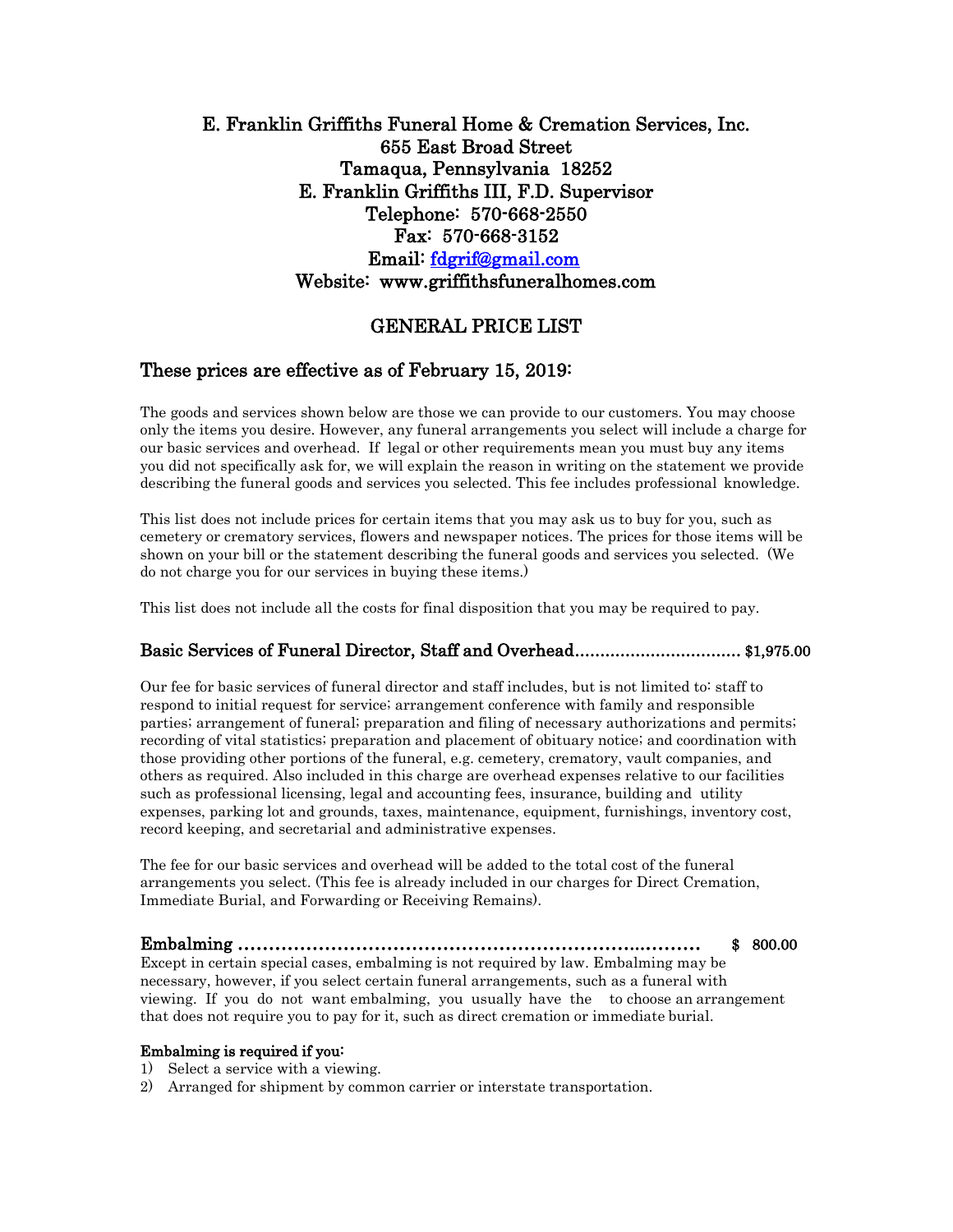# Other Preparation of the Body

| Includes sanitary care, dressing and placement in casket, cosmetizing, grooming (other than |  |
|---------------------------------------------------------------------------------------------|--|
|                                                                                             |  |
|                                                                                             |  |
| Specialized Care following Autopsy or Organ and Tissue Donation\$ 100.00                    |  |
|                                                                                             |  |

#### Transfer of Remains to the Funeral Home

| Beyond this radius we charge \$1.50 per mile. |  |
|-----------------------------------------------|--|

#### Staff and Use of Facilities for Funeral Service, Graveside Service and accessories as needed,

Memorial Service, or Service at a location other than Funeral Home…..….........................\$ 650.00 This includes visitation up to three hours prior to service. Add \$150 for each additional hour. Staff and Use of Facilities for Visitation or Viewing in conjunction with Funeral Service or Memorial Service at our Funeral Home ………………………………………..........\$ 650.00

#### Staff and Use of Facilities for Visitation or Viewing not in conjunction

with a Funeral or Memorial Service ………………………………………………………….. .....\$ 650.00 This charge applies to evening calling hours not made in conjunction with a scheduled evening service or to calling hours made in conjunction with or prior to a graveside service or cremation. This includes visitation or viewing up to three hours. Add \$150.00 for each additional hour.

# Final Goodbye Option Cremation

Our final goodbye option is a no embalming and very limited time that the deceased can be viewed out of refrigeration and identified by family or friend within 48 hrs. from time of death. (Refrigeration or embalming is required by the state law of Pa. 24 hrs. after death; no individual can be cremated or buried until a 24 hr. period has occurred, and proper authorization granted from the county of death). The deceased is in a refrigerated state, dressed and viewed in an alternative container suitable for cremation process. This final goodbye is limited to ten people and not to exceed thirty minutes from time of entry, in the interest of full disclosure, there must be minimum movement of the deceased. In case of autopsy, or extreme nature of death, embalming may be required at an additional fee........………………………………………… \$ 550.00

# Family- Witnessed Cremation

(Cremation container needed) For those families wanting peace-of-mind of being present for the cremation, we will schedule the cremation at a mutually agreed upon time...................\$ 250.00

## Use of Refrigeration ( for unembalmed remains)

An additional fee charged for sheltering and refrigeration after three days…………….. \$ 150.00

## Use of Crematorium

All cremations occur at our Tamaqua crematory, and are performed by a certified professional According to our 8 Step Cremation Standards of Excellence………………………………… \$ 350.00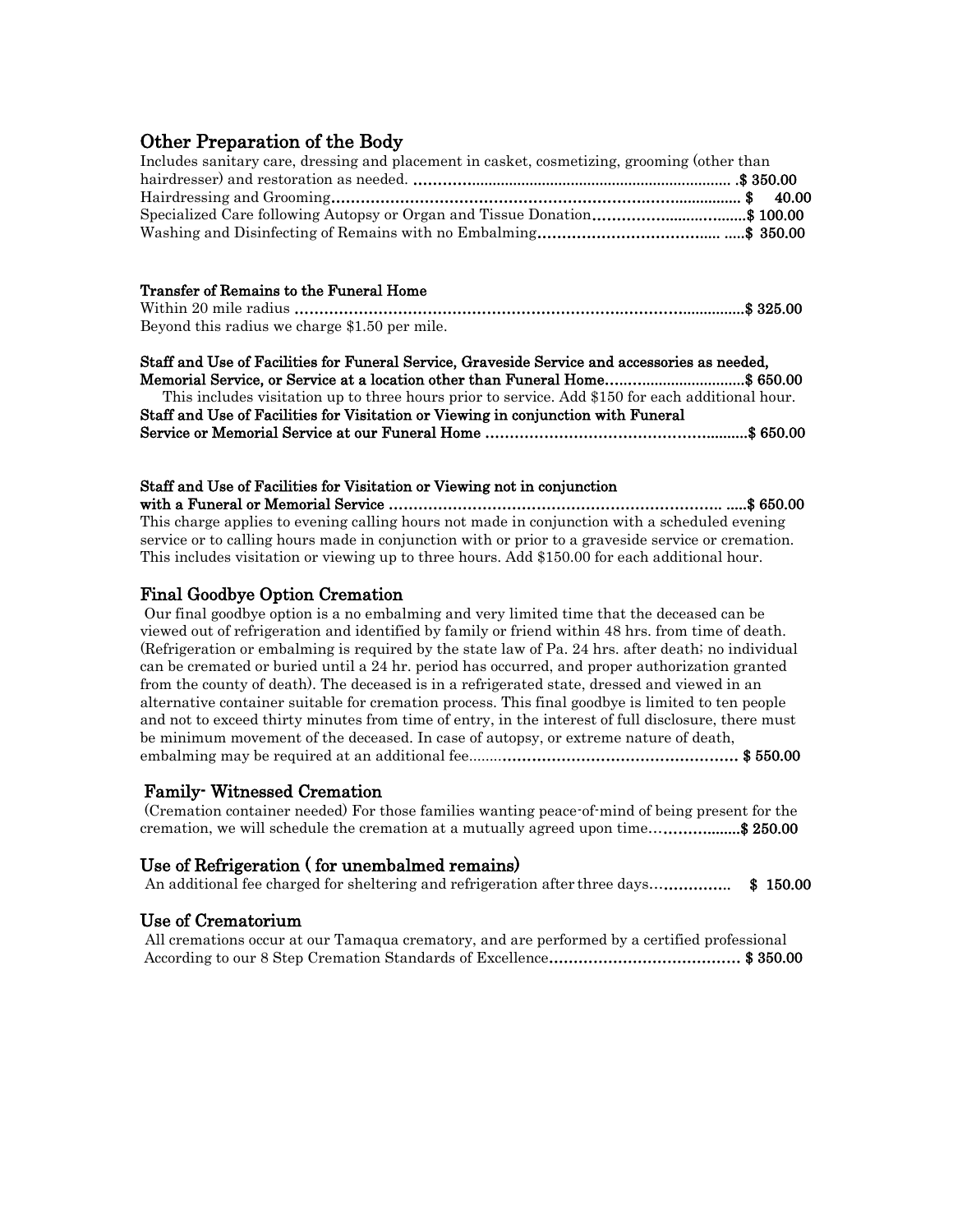# Simple Cremation

Includes basic services of funeral director and staff, local transfer of the deceased from place of death, medical examiner fee, use of refrigeration, cremation container, crematory fee in our own on-site facility. If you wish to arrange a simple/direct cremation you can use an alternative container. Alternative containers encase the body and can be made of materials like fiberboard or composition materials with or without an outside covering. The container we provide is a particle board container which is already included in our direct cremation charge. If purchaser provides their own container, subtract \$25 from this price………….......………………... .\$ 2,775.00 Additional fee (for those above 350 pounds)…………………………………………………………………………\$ 350.00 Our Price for Direct Cremation does not include the price of embalming and dressing. Direct Cremation with container provided by the purchaser .................................... \$ 2,750.00 Direct Cremation with fiberboard container ............................................................. \$ 2,775.00 \* This charge does not include merchandise, viewing ceremony or shipping charges.

## Staff for Graveside Service and Accessories as Needed ………………………..….........\$ 350.00

| A complete price list will be provided at the funeral home. |  |
|-------------------------------------------------------------|--|

#### Outer Burial Containers ..............................................................................................\$1,016.00

# Forwarding of Remains to another Funeral Home ..................................................... \$2, 891.50

Our charge includes: Basic services of funeral director and staff, a proportionate share of overhead costs, removal of remains, embalming or other preparation of remains, if relevant, and local transportation within 20 mi. radius.

This charge does not include merchandise, viewing ceremony or shipping charges.

Receiving Remains from another Funeral Home......................................................... \$2.171.50 Our charge includes: Basic services of funeral director and staff, a proportionate share of overhead costs, care of remains, transportation of remains to funeral home and to cemetery or crematory.

- This charge does not include merchandise, viewing ceremony or shipping charges.
- This charge includes mileage from Philadelphia 200 mi. @ \$1.50

#### Reception Room

A comfortably appointed room where we offer families to receive friends for talk and fellowship after funeral or memorial services. Our staff will personalize your event with special touches and can accommodate all faiths. We have established relationships with local caterers or welcome family food- seating for groups of thirty or less, \$150 per hour, not to exceed 2 hrs.

Immediate Burial …………………………………………………………… \$2,950.00 - \$ 3,750.00 Our charge for an immediate burial (without ceremony) includes: Basic Services of funeral director and staff, transfer of deceased from place of death, other preparation of the body, use of refrigeration, and local transfer to cemetery. Note- This charge does not include merchandise, viewing ceremony or shipping charges. Immediate burial with casket provided by purchaser .........................................................\$4, 250.00

Immediate burial with Unity fiberboard casket...................................................................\$4, 675.00 Immediate burial with casket selected from our funeral home................ \$4,250.00 plus casket price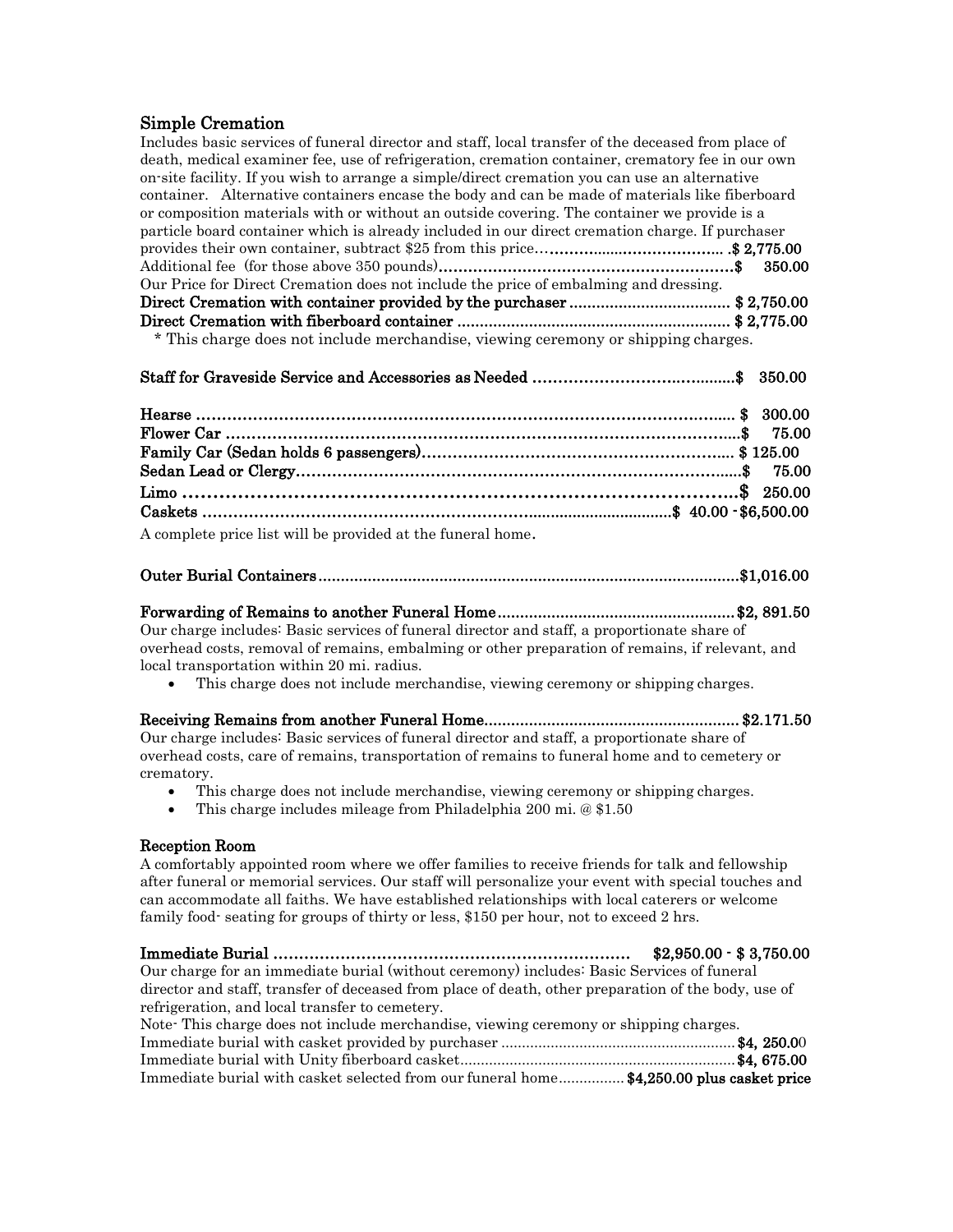# Disposition of Cremated Remains

| We will hold cremated remains at no charge for up to sixty days until arrangements are made                              |  |
|--------------------------------------------------------------------------------------------------------------------------|--|
| for their release to the family at our facility during regular business hours.                                           |  |
| <b>Shipment of Cremated Remains:</b>                                                                                     |  |
|                                                                                                                          |  |
| We will carefully package and ship the cremated remains via USPS Registered Mail to any U.S.                             |  |
| destination (Shipment may take 5 business days).                                                                         |  |
| 150.00 \$ 150.00 \$ 150.00 } # 150.00 \$ 150.00 } # 150.00 \$ 150.00 \$ 150.00 } \$ 150.00 \$ 150.00 \$ 150.00 \$ 150.00 |  |
| We will hand deliver in our service area at a mutually agreed upon time                                                  |  |
|                                                                                                                          |  |

Nationwide Coverage and Protection Plan .................................................................... \$ 385.00 For those that have prearranged their services with us and travel, or temporarily or permanently move out of our service area, this unique extended service plan guarantees our continuity of care regardless of where our services are needed in the United States. If death occurs anywhere in the country, your family simply calls us and we will make all the necessary arrangements at no additional charge to your family. Our Nationwide Coverage and Protection Plan can only be selected at the time of prearrangement and your family must call and notify us at the time of death so that we can contact the funeral home of choice in our network.

#### Merchandise

| <b>Memorial Record Package</b> which includes: Register Book, 100 Prayer Cards/Folders and 2        |
|-----------------------------------------------------------------------------------------------------|
|                                                                                                     |
|                                                                                                     |
|                                                                                                     |
|                                                                                                     |
|                                                                                                     |
| \$10.00                                                                                             |
|                                                                                                     |
|                                                                                                     |
| As local newspapers continue to charge significant fees for placing obituaries, families are either |
| eliminating or scaling down the printed notice and relying more on online listing. Advantages not   |
| only include lower cost, but also more flexibility in content, provide relatives and friends        |
| immediate access to information and can serve as a social networking site and long-term tributes    |
| to the deceased.                                                                                    |
|                                                                                                     |

#### Caskets

Vault: Esterly Basic - painted top seal vault with tent, greens and lowering device .................. \$1,016.00 Note: A Saturday fee exists for services until noon - \$50.00; after noon overtime fees may apply.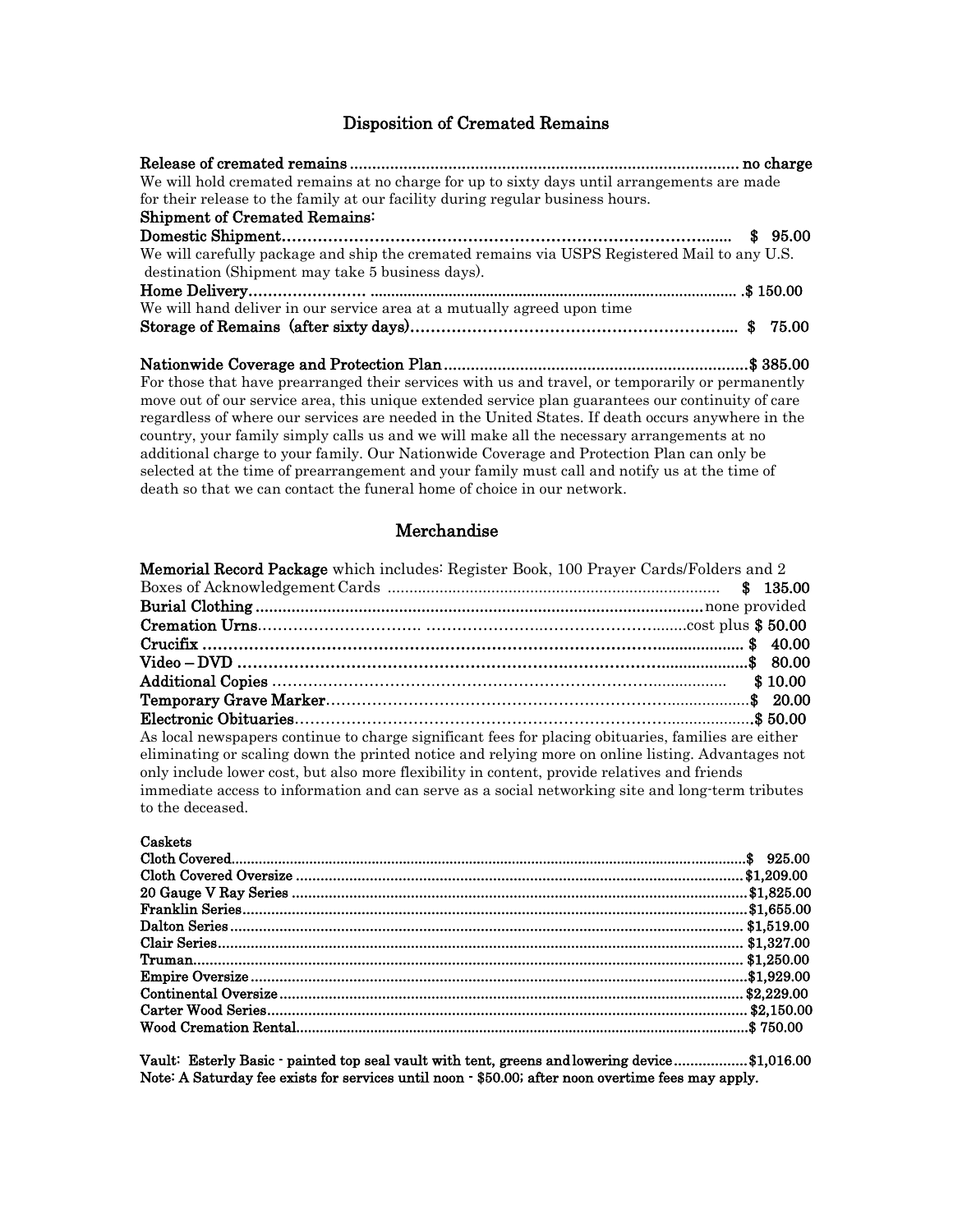# IDENTIFICATION POLICY

This funeral home requires that all human remains be positively identified in the funeral home, or in the family's residence, prior to burial or cremation.

The reason that the positive identification procedure is required is to eliminate the possibility of cremating or burying the wrong individual, in the event that a hospital, nursing home, or other institution incorrectly identifies the deceased.

The identification process also provides an opportunity for a "Private Family Viewing," if desired by family members. The funeral home includes up to one hour for the private family viewing with any service selected.

This funeral home guarantees all services will be handled with dignity and respect.

Prior to the private family viewing, it is our policy to obtain clothing for the deceased as provided by the family.

Your loved one will be dressed as the family deems appropriate and placed in the casket or alternative container selected for burial or cremation.

Identification will take place in an appropriate funeral home viewing/visitation area.

In case of autopsy, or extreme nature of death, embalming may be required at an additional fee.

## Cash Advances

This list does not include prices for certain items you may ask us to buy for you such as cemetery charges, newspaper notices, clergy fees, and music. The prices for those items will be shown on the statement describing the goods and services you selected.

# Payment & Credit Policy

Our firm has established a uniform credit policy to serve all families fairly and to alleviate misunderstandings. A sound credit policy enables us to contain our costs to the families we serve. As a small business providing services and merchandise, we are totally dependent upon our clients for prompt payment. Our general credit policy is that the entire amount of the funeral is due and payable prior to services being rendered. We realize that caring for the death of a loved one is often unexpected and unplanned. For your convenience, we offer 10 payment options : Personal Check; Bank Check; Money Order; Cash; Visa; MasterCard; Discover; American Express; Debit Card; and Prearrangement.

The following are acceptable credit arrangements:

- Assignable Life Insurance: Life insurance may be used as a means of full or partial payment for funeral and other related expenses.
- Credit cards are accepted, but a fee of 2.5% will be added to the total funeral bill.

We will accept settlement of estates through attorneys or probate court as a means of financial arrangements. All unpaid balances after sixty (60) days from the date of service accrue a late fee of 1% per month (12% per year).